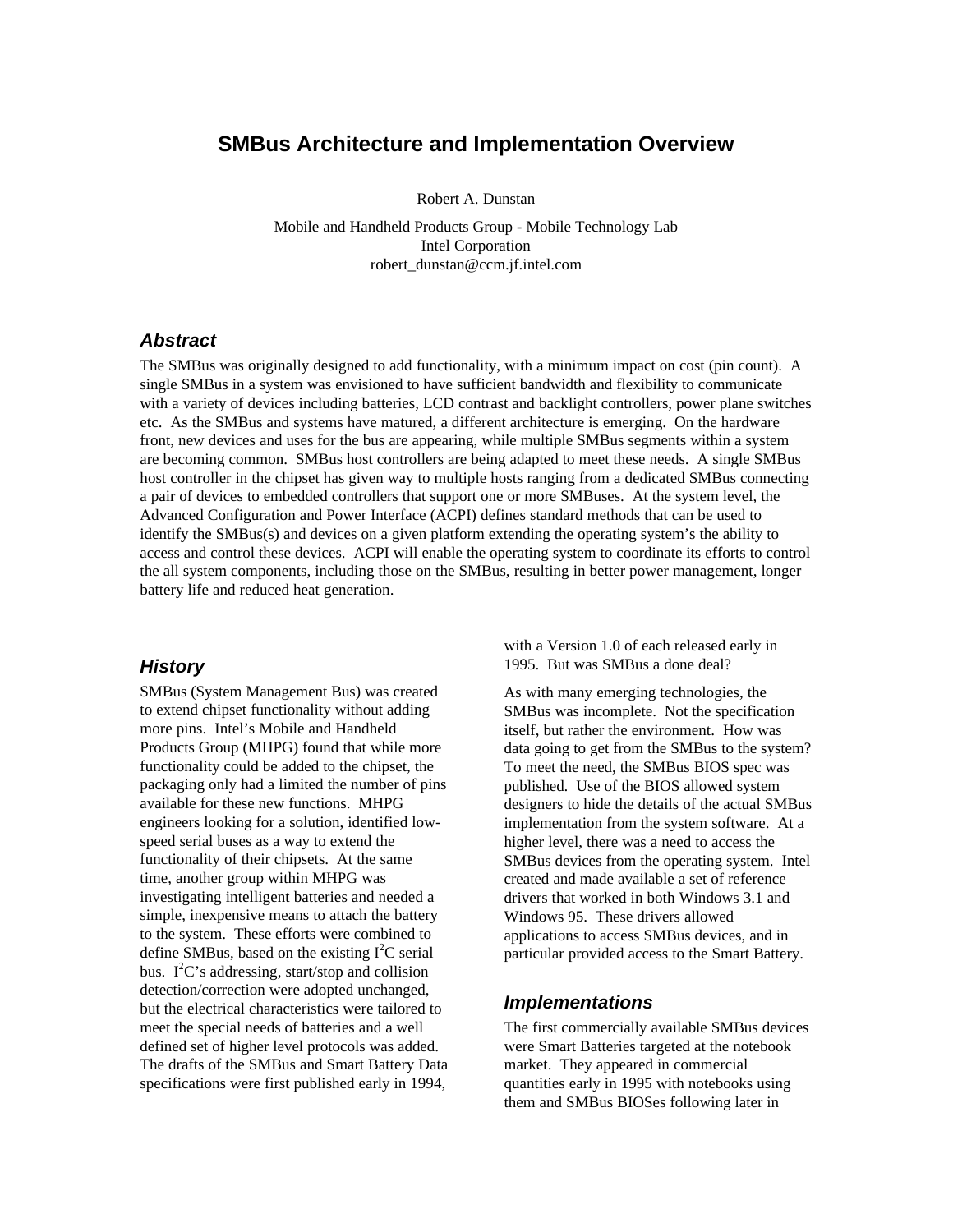1995. However, there were challenges facing the early adopters of SMBus, notably the absence of an SMBus host controller chip or a component with an SMBus UART. These first implementations used the keyboard controller to emulate the SMBus host.

The early systems using the keyboard controller to emulate the SMBus host typically supported a single SMBus device, the Smart Battery. The SMBus host often ignored the fact that the Smart Battery mastered the SMBus to issue alarms and simply depended on the battery's ability to survive until the SMBus host discovered that the battery was in an alarm condition. Ignoring the state of the bus when the host initiated a bus transaction could cause the battery to suffer a temporary communications failure. It also required the host to poll on the SMBus to determine if any device was in an alarm condition. These systems could not take advantage of the SMBus Alert mechanism, which allows a device to assert an alert line that notifies the host of an alarm condition because the Smart Battery does not use this feature.



Figure 1.

Many of the early SMBus host emulations failed to observe good SMBus etiquette and simply started writing on the SMBus without checking to see if it was busy. This could cause other SMBus devices to become confused. As these were incomplete implementations of the SMBus specification, they often exhibited other unpredictable behaviors. For example, many had difficulty when the Smart Battery was inserted or removed, particularly during a transaction or when the Smart Battery mastered

the bus to send messages to the charger or to the host.

Master only hosts today, take more care in their handling of the bus. They observe bus timing requirements so as not to cause SMBus devices on the bus to time out. They do not try to master the bus when a transaction is in progress. Many periodically reset the bus and/or whenever they detect an unexpected bus state. These improvements have resulted in more reliable SMBus hosts.

Systems today usually support at least two batteries and a Smart Charger. This adds additional requirements to the SMBus host. Hosts that are master only must be able to deal with multiple masters on the bus.

Along with the trend towards multiple batteries is the addition of multiple SMBuses in a system. Systems with multiple Smart Batteries require independent SMBus segments to allow independent access and charger coherency. To ensure safe operation, the SMBus between the Smart Battery Charger and the Smart Battery it is charging must be maintained at all times. Failure to do this can result in spectacular battery failures. But while maintaining a tight connection between the battery and the charger, the host needs to have the capability to read information from all Smart Batteries in the system. To do this, an additional battery system component, the Smart Battery Selector, has been developed.



Multiple SMBus segments have appeared in another context. Private SMBus segments between pairs of tightly coupled components are being used. One example is a CardBus controller and a switch that controls the voltage supplied to the CardBus slot. The system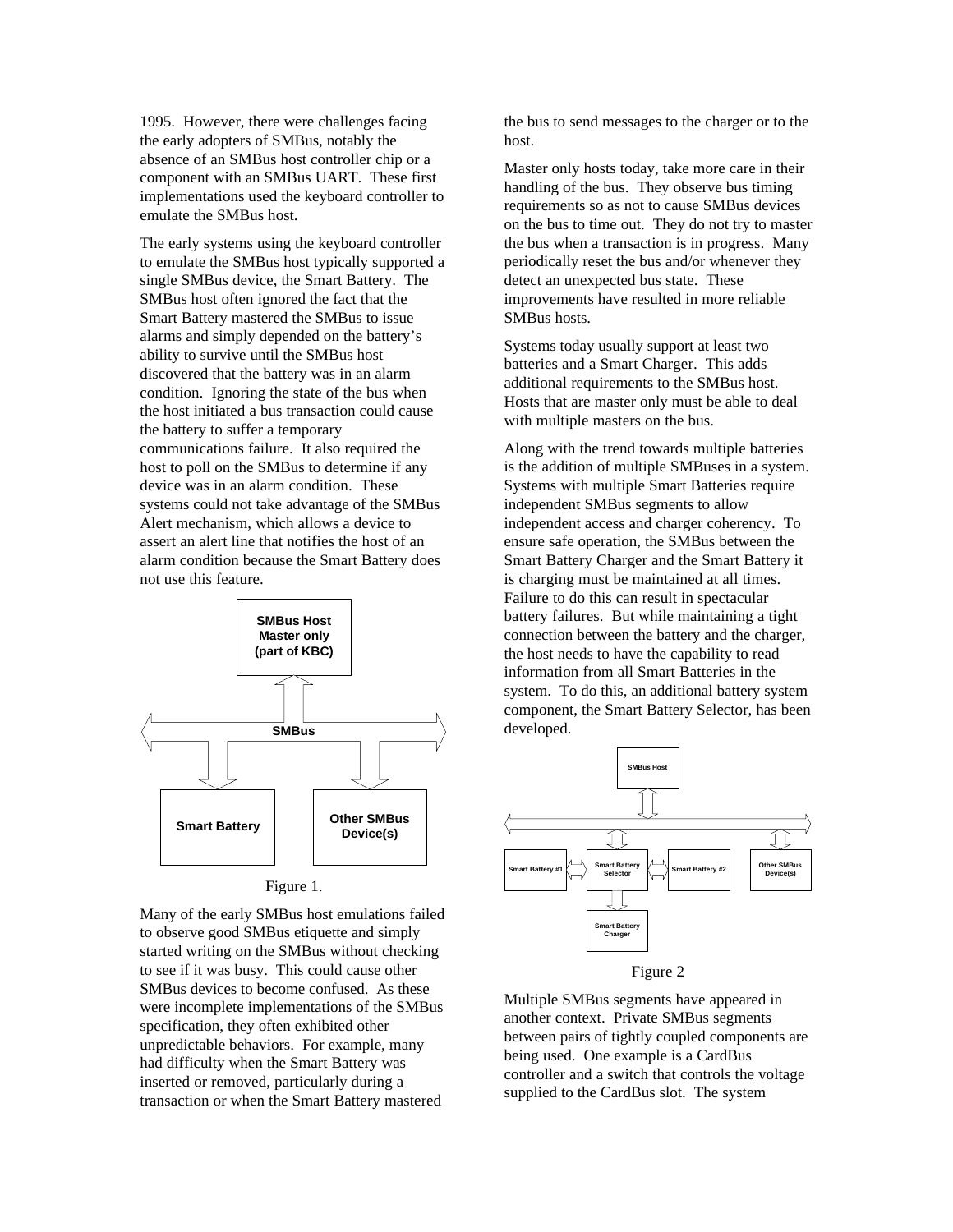communicates to the CardBus controller in the typical fashion using IO ports. The CardBus controller accepts commands to control the voltage at its slot and then translates them into SMBus commands that go to the voltage selection switch via a private SMBus segment. If the system was required to communicate directly with the voltage selection switch, it would require at least a read/write line, eight data lines and a chip select instead of the SMBus's clock and data line. Using a private SMBus segment saves a relatively large number of pins that can result in a considerable cost saving.

Systems in the future will probably have multiple SMBuses, multiple SMBus hosts and private SMBus segments. Figure 3 below is a block diagram of such a system.





This system shows three different collections of SMBus components. The upper is of particular interest as an example of an embedded controller whose interface is reported to the operating system via ACPI. The key features are:

- ACPI reports the location of the embedded controller register set.
- ACPI defines a set of commands to communicate with devices on the SMBus.

This set of commands allows a standard device driver for the embedded controller to included with the operating system. Since ACPI also supports the Smart Battery systems specifications, a standard battery device driver

can be included with the operating system as well.

This example embedded controller also replaces the functionality of two Smart Battery system components, the charger and the selector. At the interface, it looks like all the components are on the SMBus, but the actual implementation is quite different, taking advantage of embedded controller to replace functional blocks reducing component count and real estate. The example embedded controller emulates two SMBus segments to individually communicate with two Smart Batteries. It either operates in a master/slave mode or master only where it must poll the batteries for alarm conditions. When an alarm is detected or there is a status change in the Smart Battery system, the embedded controller issues an SCI (ACPI style event notification) which causes the operating system to identify issuer and service the interrupt.

In this example, the embedded controller may serve another purpose as well. There are some devices that should not be fully exposed. For example, a rogue piece of code could continually force the Smart Charger on the SMBus to charge the battery, potentially causing a battery failure or could command the SMBus power plane controller to turn off the main power plane. These SMBus devices can be "hidden" behind the embedded controller interface, available to the system, but totally inaccessible at the SMBus interface. The embedded controller can reject or ignore requests in order to maintain system safety and integrity. It should be noted that the embedded controller may perform many other system activities as well.

The lower left of Figure 3 represents a chipset with a SMBus UART. In this case the SMBus host is a simple UART and is limited to communicating with devices on the SMBus.

The lower right of Figure 3 represents a pair of devices that use an SMBus segment to pass proprietary control, command and data between the devices. SMBus is attractive in this application because the implementation can be as simple as a pair of shift registers and a clock. Most if not all implementations of this type are expected to have a master only in one device and a slave only in the other. The system has no direct access to the SMBus.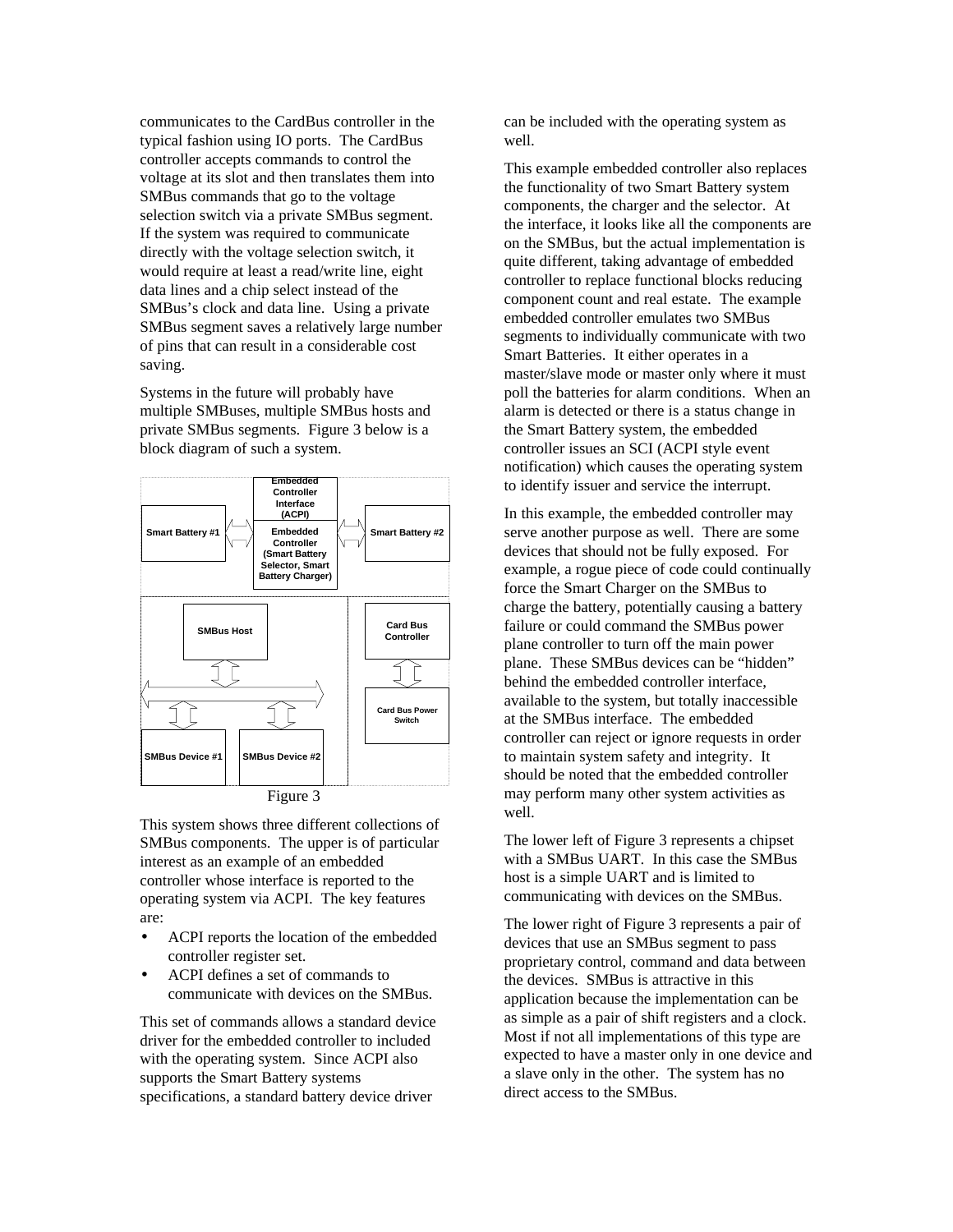## *SMBus Host Emulation*

A major problem seen in many systems in use today is the quality of their SMBus host emulation. The problems range from the failure to check for bus activity before attempting to master the bus to timing violations. There are generally simple solutions to these problems. In the following paragraphs, several of these problems will be examined and solutions posed.

Failure to detect bus activity before mastering the bus can cause problems for the devices on the bus that are already communicating. It is rarely a problem for the emulated host. Since indiscriminate mastering of the bus can occur at random times and intervals, clock and data transitions outside of the normal timing specs are likely to occur. The SMBus specification recognized that micro-controllers would be used to emulate the SMBus host function and as a result specified a relatively short clock high time during any bus transaction. This allows the SMBus emulation to ensure that the bus is inactive by observing the that clock has remained high for greater than 100μs before attempting to master the bus.

Micro-controllers operating as bus slaves are required to respond to their slave address at a 100KHz rate or else follow the clock stretching rules. If the micro simply depends on an interrupt to respond to the start condition (clock high, data transitions from high to low), the interrupt latency needs to be less than 4.7μs so the micro can meet the timing requirements to read the data. This requirement can be difficult to meet with many micro-controllers taking 20μs or more to respond to the interrupt. The solution here can be helper hardware, that is hardware that holds the clock low when a start condition is detected and is reset by the microcontroller when it is ready to respond. The micro-controller is then free to stretch the remaining clocks in order to control the effective clock rate to one it can easily sustain. This helper hardware is present on some chipsets in use today.

Another area where some SMBus host emulation as well as some SMBus components have difficulty is dealing with transients associated with hot insertion/removal of Smart Batteries. The exact failure mechanism is less clear in this case, but a host should detect a bus time-out and assert a start followed by a stop. This action will resynchronize the SMBus and cause all components on the SMBus to be in a ready state.

## *Areas for Improvement*

The SMBus specification has proven to be workable and many reliable components use it now to communicate. However, as more devices are designed and new uses are found for the SMBus, there are areas in the specification that could be improved. Time-outs, while sensible for batteries, are still relatively long. These long time-outs, in the order of 30ms for SMBus devices, may render the bus unusable for more time critical devices and/or may limit the number of devices that can share the same host.

SMBus uses fixed addressing. This leads to two problems: someone needs to coordinate and assign addresses and what happens when the 100 or so available addresses are all used. The first problem is now being addressed by the System Management Bus/Smart Battery Implementers Forum (SBS-IF). The SMBus specification reserved the addresses used for  $I<sup>2</sup>C$ 's 10-bit addressing which should allow for expansion to 10-bit addressing sometime in the future.

One other troublesome area is semantic. It comes from differing meanings of the word address. An SMBus address is defined as 7-bits. However, a 0 (write bit) is usually appended to that address and the resulting in an 8-bit value is often used as a device's address. The SMBus specification uses the 7-bit convention, while the Smart Battery Specifications use the 8-bit notation. A cautionary note here is that ACPI consistently uses only the 7-bit address.

## *Where do we go from here?*

The SBS Implementers Forum was announced late in 1996. It consists of a core group of silicon vendors and battery vendors. In addition, there are other members from various industries. This group owns the SMBus Specification as well as the Smart Battery Data Specification, the Smart Charger Specification and the Smart Battery Selector specification.

This SBS-IF was an outgrowth of the Smart Battery Plugfests. The Plugfests allowed the